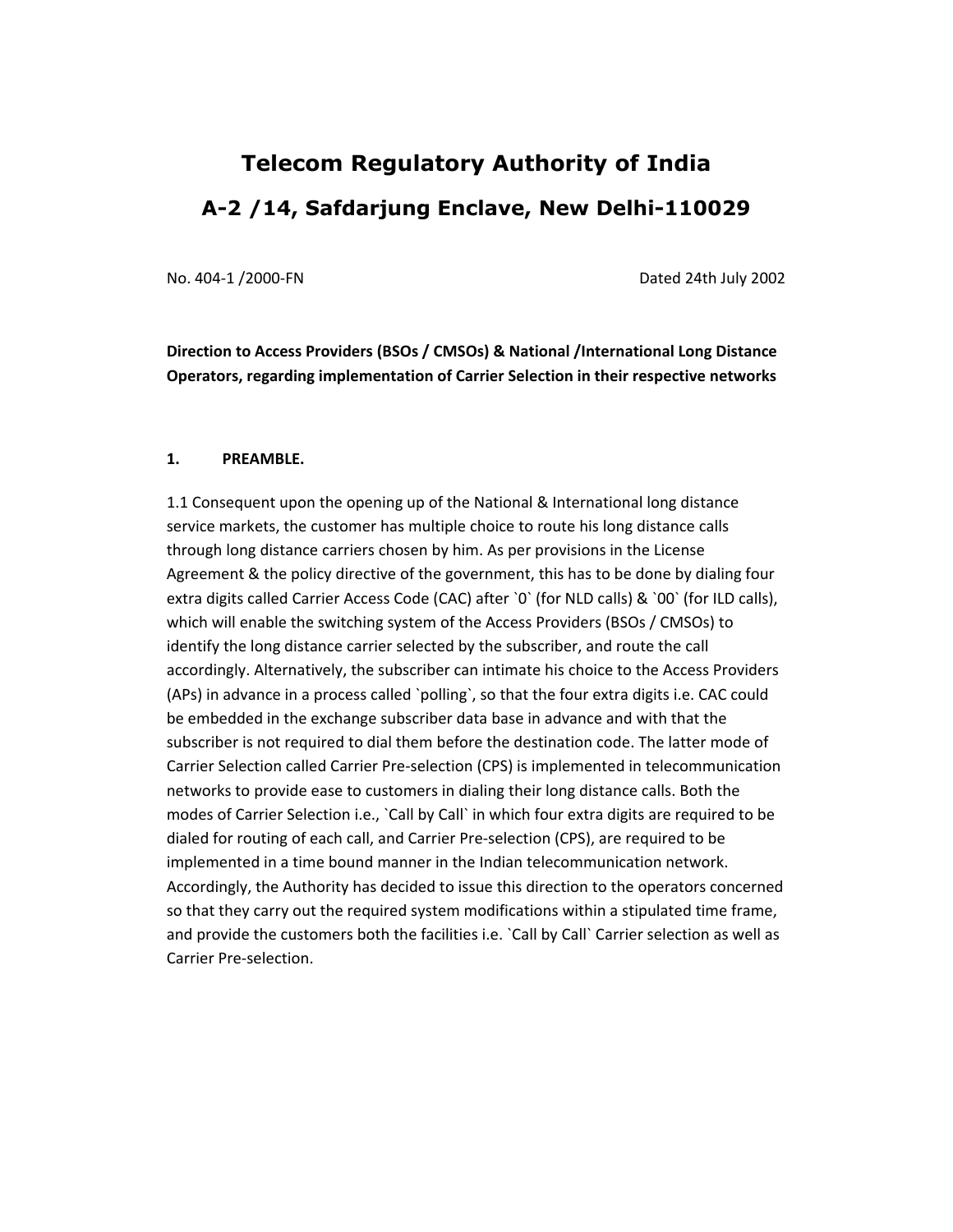1.2.The Authority, following its established practice, undertook a comprehensive consultation process vide its consultation paper 2001(5) issued on the 14th December 2001, on Interconnection between Access Providers and Long Distance Operators. During these consultations, the implementation of the Carrier Pre‐Selection (CPS) facility in the Access Provider`s network was discussed with the operators and other stakeholders. The technical issues relating to implementation of CPS have been discussed at length during the last one year in the High Level Technical Committee constituted by the Authority in which all the stake holders are represented along with technical experts from DOT / TEC / C‐DOT etc. Based on useful inputs provided by the Technical Committee, as well as individual operators, the Authority has come to the conclusion that the implementation of Carrier Selection i.e. both Call by Call and Carrier Pre-selection (CPS), is technically feasible in all the switching systems of the CMSOs, without any major system software modification. The same is true as far as it relates to all new technology switching systems installed in the BSO`s network. However, in some older switching systems, there may be need to carry out major system modifications for which extra time period may be required.

1.2 In the light of the foregoing, the Authority would consider relaxation of the time limits stipulated in this direction for these older switching systems on the merits of each case. However, the Authority is of the view that as far as it relates to the new technology switching systems, it would be possible to implement Carrier Selection within the stipulated time frame by incurring only incremental costs. It would be so even in the incumbent`s network, where the majority of the lines are connected to new technology switching systems. These state of the art systems are already operating in North America & Europe, where CPS has been introduced a long time ago. It is therefore expected that the system manufacturers would be able to supply readymade software modules (also called software patches) from their software centers to Indian operators, thus saving the time required to develop a new software module for CPS functionality from scratch. The Authority expects the operators to explore all avenues to curtail the time of implementation of Carrier Selection.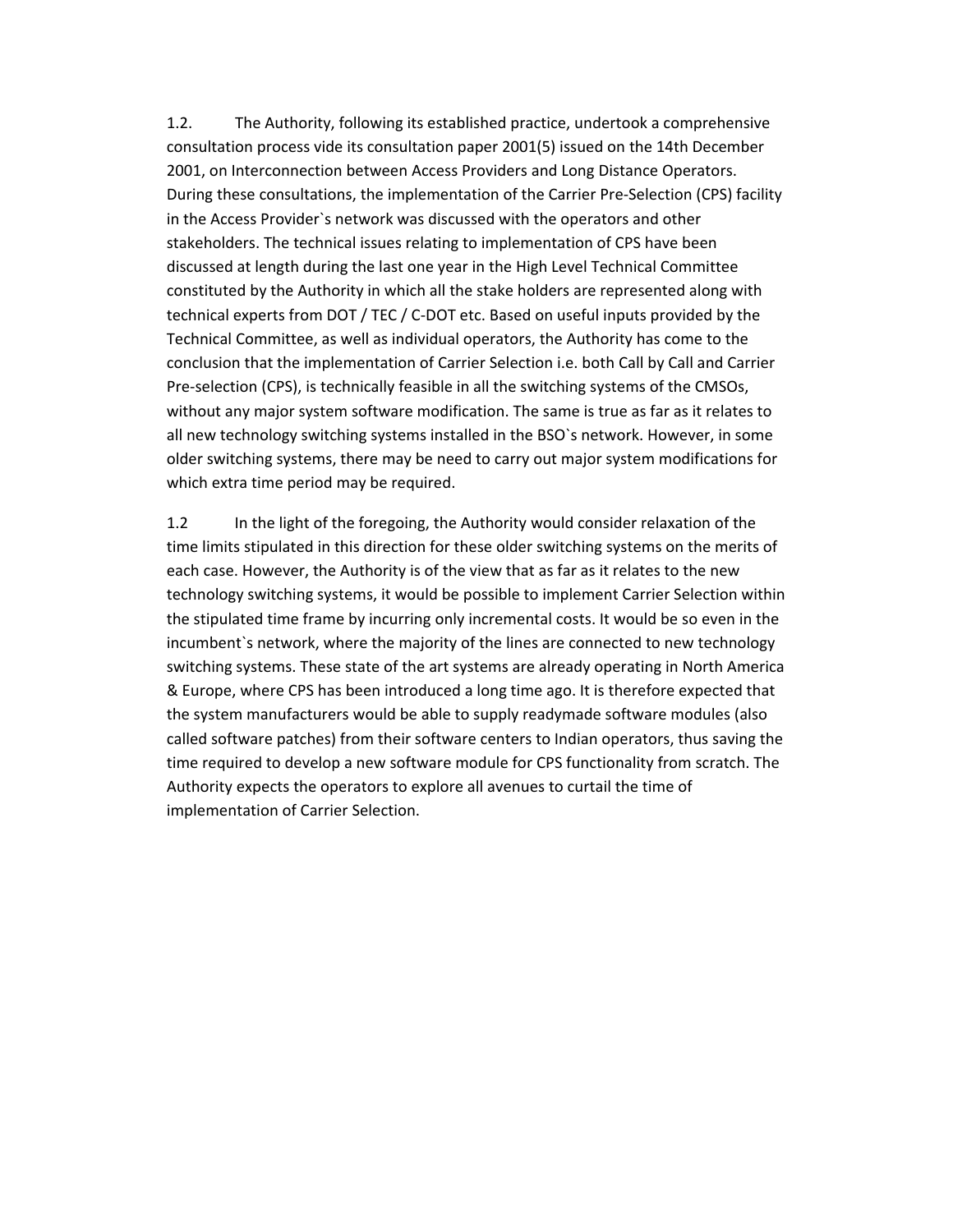1.3 This direction has been formulated based upon the principle that the choice of carrier must lie with the caller. The caller would be able to exercise this choice in respect of both domestic long distance as well as the International long distance carrier. However, the facility may not be available at all places simultaneously, as it would depend upon the type of the switching system and the feasibility of their up‐gradation to meet the requirement of Carrier Selection. In any case the question of exercising a choice would arise only if, from the area of service to which the customer belongs, the NLDO or the ILDO is in a position to pick up calls for long distance carriage by interconnecting his network to that of the Access Providers` networks. Almost, perforce, therefore, the extension of this facility all over the country will be phased as it will begin only at places where the NLDOs /ILDOs have set up their POPs and the concerned Access Provider`s switches are quickly modified. However, notwithstanding the phasing of this service as explained above, the Authority is of the view that barring areas which will be only exceptions, in almost all Circles and in most parts of the country, the facility will be available to the caller latest by the end of calendar year 2003 i.e. in about 18 months from now.

1.4The Authority has carefully considered the question of the cost that will be involved in the required up‐gradation as also who should bear it and how. On a general analysis of the existing telecom network in the country, and the switching systems installed therein, the Authority has come to the conclusion that in most of the new technology switching systems to which the majority of the subscribers are connected, the up-gradation cost is not going to be high. Inquiries reveal that the hardware & software changes required would involve only modest expenses, which can be reasonably met. In any case, the cost involved will be incurred only in a phased manner during the entire roll out period to cover all service areas. The Authority has noted that the estimates provided by some operators are way off the mark and quite clearly do not take into account either the phasing involved mainly due to fact that the setting up NLDO`s /ILDO`s POPs would be gradual, and that most of the new generation switching systems have Carrier Selection functionalities already available. The Authority observes that such estimates do not take into account changes in the technology and network structure in the telecom sector in the country which will in any case take place. These changes will have significant cost implications and, therefore, it would not be correct to make estimates of costs required, with the assumption that the entire network remains the same or similar during the whole period of the roll out. The Authority therefore, is of the view that the costs involved in the exercise would be modest and fully sustainable & should be readily incurred by the operators because of the benefits that the industry is likely to derive by giving the customer CPS facility at an early date.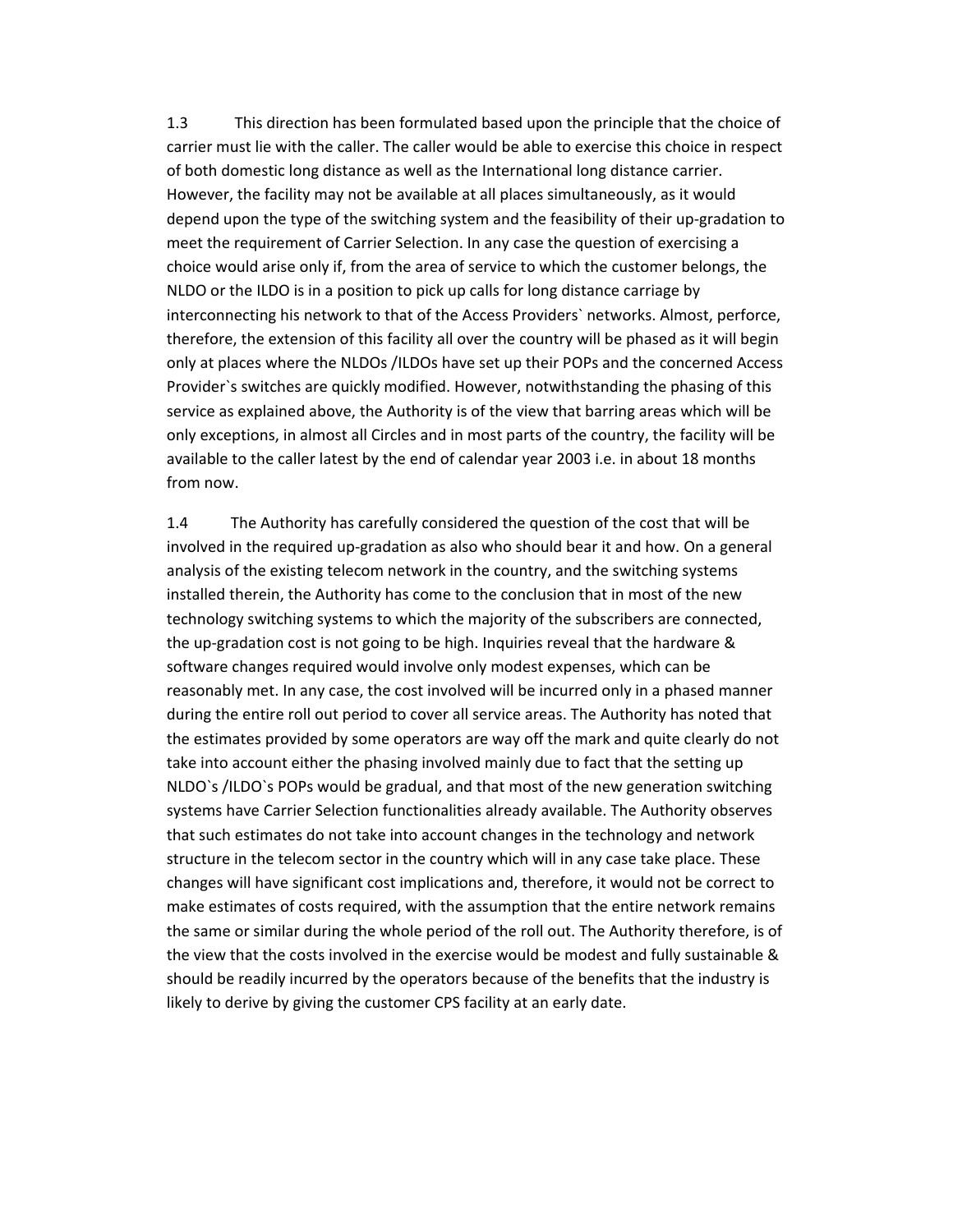1.5. Therefore, in exercise of powers vested in the Telecom Regulatory Authority of India under Section 13 read with clauses (i) and (iii) of sub section (b) of Section 11(1) of the Telecom Regulatory Authority of India Act, 1997 as amended by TRAI (Amendment) Act, 2000, to ensure compliance of terms and conditions of licence and effective interconnection between Access Providers, National Long Distance Operators and International Long Distance Operators and to regulate arrangements amongst them for providing to all the subscribers Equal Ease of Access through Carrier Selection, whereby they could have a free choice to select their Long Distance Carriers, the Authority hereby issues the directions as contained in Section 2 to 7 to all Basic Service Providers (BSOs), Cellular Mobile Service Providers (CMSOs) and Long Distance Operators (NLDOs / ILDOs). The Interconnection Agreements between Access Providers and NLDOs / ILDOs shall be amended to comply with the terms and conditions of this direction. A Functional Specification for Carrier Selection in Access Provider`s network is placed at Annex‐II.

# **2. TIME FRAMES FOR INTRODUCTION OF CARRIER SELECTION.**

# **2.1. Cellular Mobile Networks.**

2.1.1. Based on the inputs received from the operators and independent assessment of the capabilities of the Mobile Switching Centers which employ state of the art digital switching systems, the Authority is of the view that the implementation of Call by Call Carrier Selection should not take more than three months as no major system changes are required. In most of the Mobile Switching Centers (MSCs), it should be possible to implement, Call by Call Carrier Selection by man machine commands within three months, as these systems have adequate storage capacity to store the extra four digits (CAC) dialled by the subscribers. Even in the case of `Pre‐selection`, most Mobile Switching Centers (MSCs) may not need system modifications (system program change) & only changes by man machine command to the office data base may be adequate to implement the CPS facility. However, some operators have represented to the Authority that their systems may need program modifications as well as changes to support systems such as off line billing system. Taking note of their representation, the Authority has decided, to give six months for implementation of Carrier Pre-selection in all Cellular Mobile networks. The Authority accordingly directs that all CMSOs in whose service area, a POP has been established by a NLDO, on a request from the latter, shall draw up a detailed time schedule and implement both types of Carrier Selection i.e. Call by Call and Pre‐selection within as short a time period as possible, but in no case exceeding six months of the receipt of request from the concerned NLDO.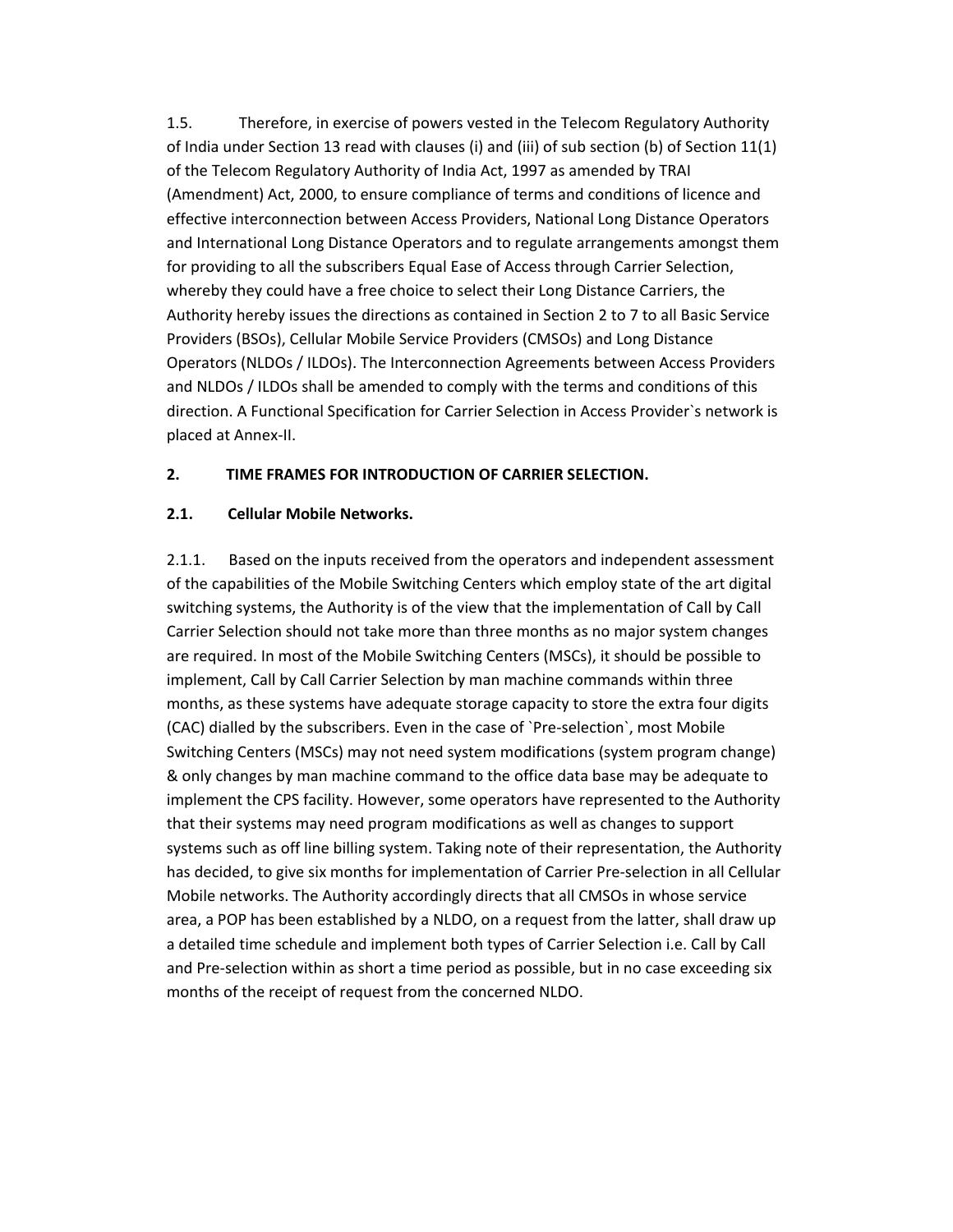2.1.2. The ILDO license granted by the Government permits the ILDOs to establish their gateway switches at the level‐I stations in the country and they can directly pick up ILD traffic from the GMSC of CMSO at these stations i.e. without the need for routing such traffic through NLDO`s network. Accordingly, CMSOs will take steps to implement Carrier Selection i.e. both Call by Call & Pre‐selection in their respective service area on request of the ILDO. This implementation of Carrier Selection (CS) for ILD shall also be completed within six months of the receipt of request from the ILDOs concerned.

# **2.2. Basic Service Networks.**

2.2.1. The Basic Service Operator`s Network (PSTN) also employ similar state of the art digital switching systems in their exchanges as in the case of CMSO`s Mobile Switching Centres, therefore the time period for implementation of CPS should be of the same order as indicated in preceding section. Based on the inputs received from various BSOs including the incumbents, the Authority has noted that the first NLDO who has entered the market has already established his Point of Presence in 18 LDCAs. The BSOs including the incumbents are directed to implement Call by Call Carrier Selection in these 18 LDCAs, in three months of the issue of this direction. As far as Pre‐selection is concerned, it should be possible to complete the process in about six months but in any case not exceeding nine months from the date of issue of this direction. The extra time of three months beyond six months may be required by the incumbent due to older technology systems operating in their networks. As and when the NLDO establishes a new POP in other LDCAs, which will generally be as per a plan shared with the Access Provider in advance, similar implementation schedule shall be drawn up by the concerned BSOs (including the incumbent) so as to complete the entire process of implementation of both modes of Carrier Selection (Call by Call /CPS) within nine months of the POP being established.

2.2.2. Since in the case of International calls, 21 digit storage capacity is required in the local exchanges of the BSOs, which is not available at present in most of the exchanges of the incumbent, the Authority has decided to give more time to carry out the hardware & software up‐gradations in the switching systems of the BSOs. Accordingly, a time period not exceeding 18 months is stipulated for implementation of Carrier Selection for ILD i.e., both for Call by Call and Pre‐Selection in BSO`s networks including that of the incumbent at these stations. In stipulating the extra time of nine months for implementation of Carrier Selection for ILD calls, the Authority has taken note of the fact, that for storage of additional digits (CAC) and its subsequent analysis for call processing program, both software and hardware up‐gradations will have to be carried out in BSO`s exchanges. At some stations, modification in off line support systems /billing system modifications may also be required.

2.3  A Table summarising the time periods stipulated in the direction is placed at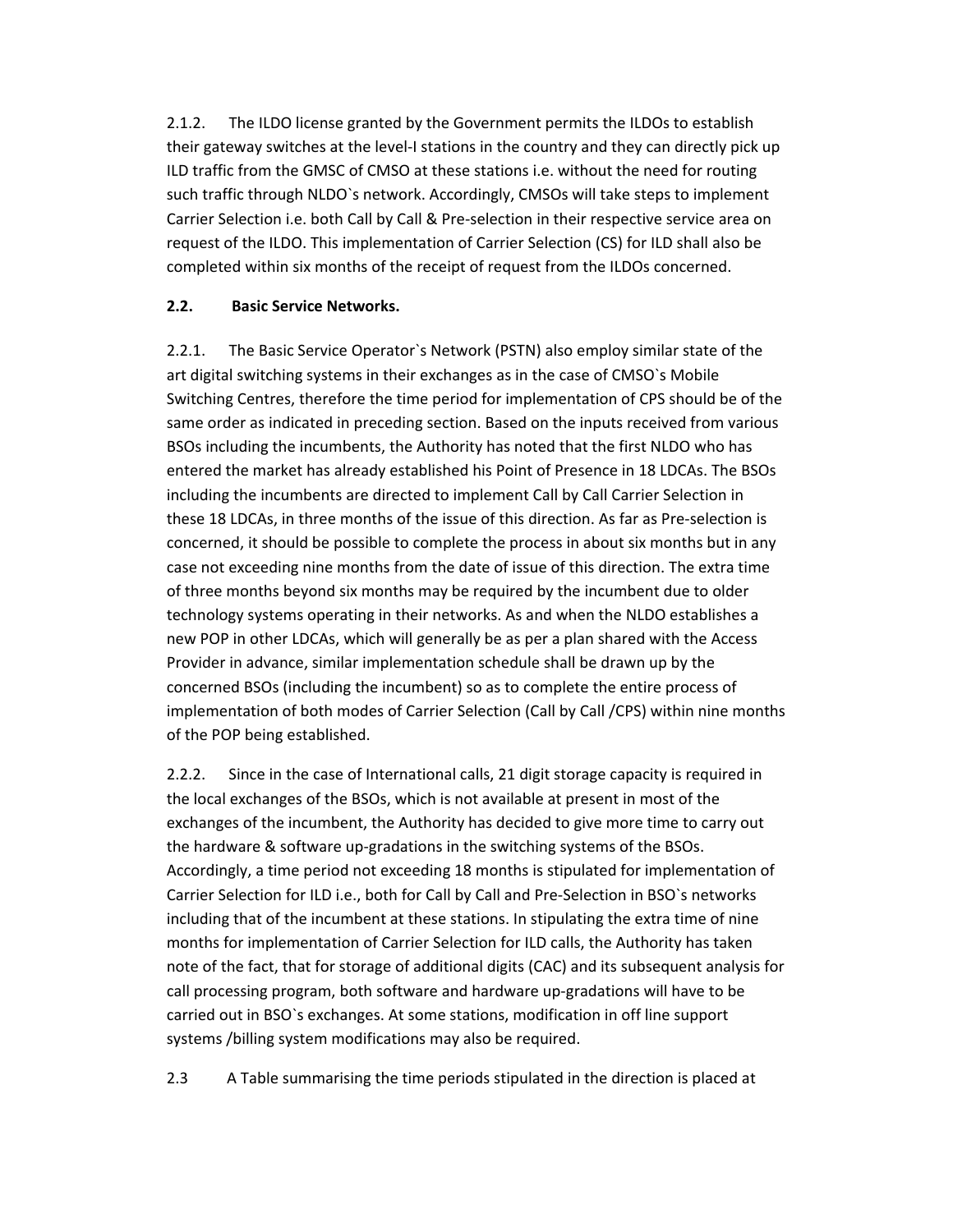Annex‐I.

# **3. Routing of ILD calls**

3.1.  At all other stations, except the Level‐I stations where direct connectivity between the Access Provider`s network and the ILDO`s network have been permitted as per the license agreement, Access Providers shall route ILD calls through an NLDOs` network. For routing such ILD calls, for the present, the choice of the NLD network for routing ILD calls shall be exercised by the Access Providers. The Authority`s decision in this regard is based on appreciation of the fact that giving simultaneous choice of NLDO and ILDO to the subscriber will require major system modifications in the Access Provider`s network, which may not be feasible in the next 18 months. A decision in this regard will be taken after a detailed cost benefit analysis during the financial year 2003 /2004. As under the arrangement now being finalized the subscriber will have the facility to pre‐select national as well as international carrier separately, absence of simultaneous pre‐selection is not likely to be a serious disadvantage.

# **4. Handling of Default Traffic.**

4.1 Till the full facility of Carrier Selection i.e., both modes of selection namely Call by Call and Pre‐selection is available, all default traffic will be routed by the Access Providers through the NLDO / ILDO of their choice for onward carriage to the dialled destination. At the end of the period prescribed in this Direction, for setting up arrangements for providing Carrier Selection facilities i.e., 3, 6, 9 or 18 months as the case may be, depending upon the nature of modifications required to be made, the Access Provider will no more be able to carry any NLD or ILD call as per its own choice of NLD / ILD Carriers. Thereafter, in all cases of long distance (i.e. prefix `0`) calling, in which the subscriber has not pre‐selected his carrier and has also failed to dial the four‐digit pre‐fix i.e. Carrier access code (CAC), the calls will be routed by the Access Providers (BSOs /CMSOs) to a recorded announcement. Through the announcement, the subscriber shall be requested to select his long distance carrier either on the basis of Call by Call or Pre‐selection. If he does not make the choice, the announcement will request him to do so. In effect, therefore, consequent upon the full implementation of Carrier Selection i.e., both Call by Call /Pre‐selection, there will be no default traffic. Arrangements will have to be made for extensive and sustained subscriber education and publicity for familiarising them with the advantages as well as procedures for Carrier Selection. This will have to be done by the Access Providers as well as NLDOs / ILDOs. Every effort has to be made so that by the end of the period prescribed for completing Carrier Selection arrangements, the possibilities and the number of calls without selection of carriers, which will have to be routed to announcement, may be reduced to the very minimum. As the subscriber gets familiar with the new dialing procedure, the volume of traffic being routed to announcement machine will be insignificant.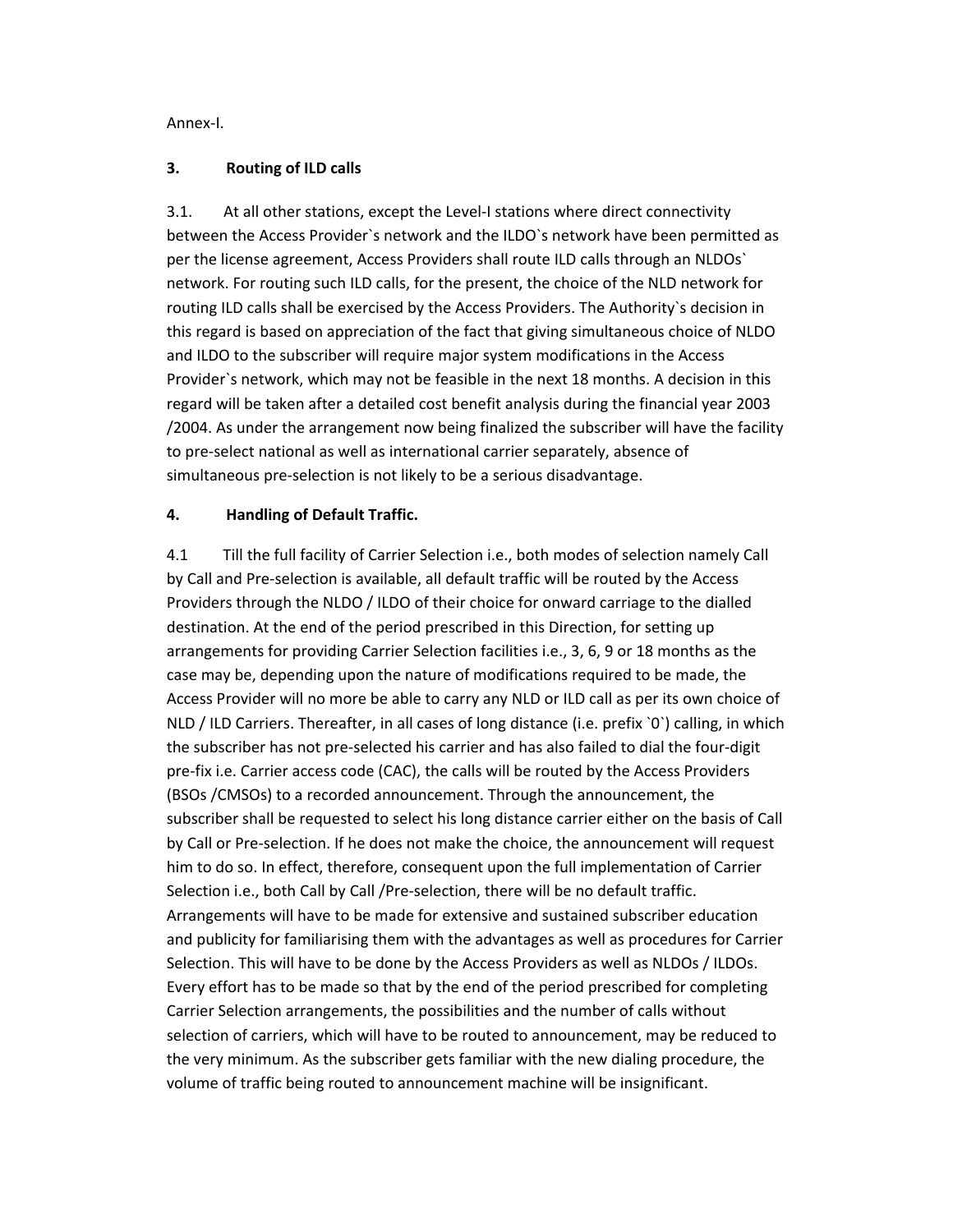# **5. Cost of implementing Carrier Selection and its Recovery.**

5.1 Since Carrier Selection is part of interconnection arrangement, the principle of cost determination and recovery is to generally conform to the overall framework of interconnection regulations. The system modification including the cost of subscriber and office data changes required to implement Carrier Selection form part of system set up cost for providing interconnection between the Access Providers network and that of the NLDO /ILDO. These shall be borne by the latter. The set up cost involved and the manner in which it will be reimbursed to the Access Provider could differ from case to case depending upon the interconnection scenario between the parties involved viz. the Access Provider on the one hand and the NLDO /ILDO on the other. The amount to be paid by way of set up cost and the mode of its payment will be decided by mutual negotiations. Following such negotiations an arrangement will be entered into under which the NLDO /ILDO will pay the necessary set up cost to the Access Provider in whose network the required changes are to be made. In the case of an operator who is a BSO as well as an NLDO /ILDO, the relationship and inter se payment between the two service wings will be in the same manner as it would be between two different operators functioning as BSO and NLDOs / ILDOs. Such operators, if they are providing the two services under the same business unit, shall keep the accounts of the two services separate and receive and pay as if they were two separate business units. A note giving some International best practices in respect of set up costs is placed at Annex ‐ III.

5.2 While it is expected that bilateral negotiations will enable the concerned parties to arrive at a mutually agreed set up cost (cost of system up‐gradation), and the modality by which this cost will be paid to the Access Provider, if the operators concerned fail to reach such an agreement within thirty days of the setting up of the POP by the NLDO / ILDO in the concerned service area, they should approach the Authority for a determination on the issue. On a consideration of the relevant input /data, it will issue a determination on costs taking into account the recommendations of the High Level Committee working under its aegis. Such determination will be made within a period not exceeding forty‐five days from the date of reference made by at least one of the operators involved.

5.3 Some important guiding principles based on which setup costs will be worked out are given below so that these are used by the operators in their mutual negotiations.

# 5.3.1Guidelines For Cost Recovery

In order to establish that costs are eligible for recovery, an operator should conclusively show in its proposal and its calculations for the purposes of such costs:

(a) would not have been incurred by the operator but for the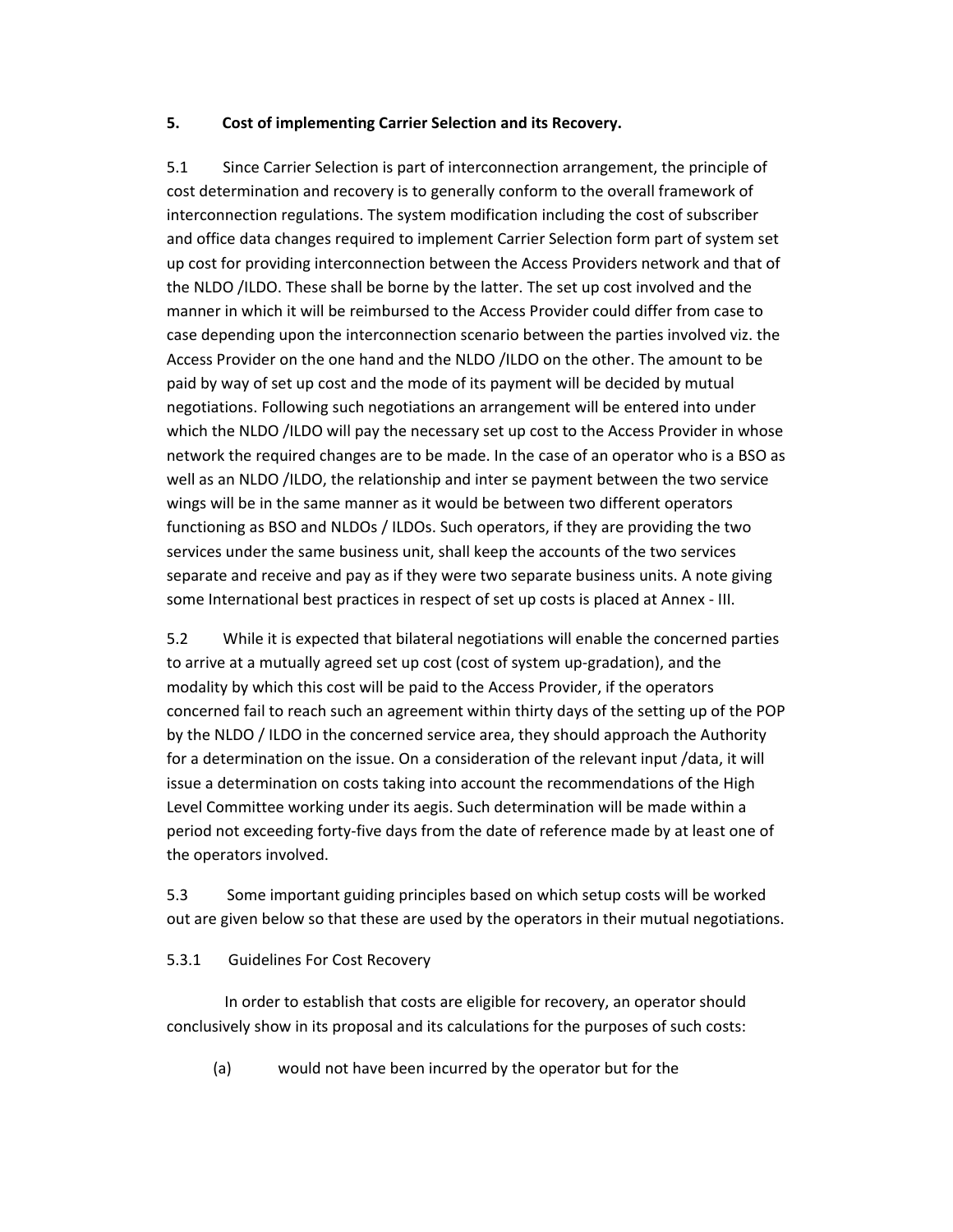### implementation of carrier pre‐selection; and

(b) were incurred for provision of carrier pre‐selection and are directly attributable to the same.

# 5.3.2 Measuring Eligible Costs

 In measuring eligible costs, the criteria would be as follows:

- (a) Eligible costs constitute dedicated costs, portions of joint costs, and certain incremental overheads.
- (b) Dedicated costs are the costs of investments or expenses that are dedicated exclusively to the provision of carrier pre‐selection functions.
- (c) Joint costs of providing carrier pre‐selection are costs associated with new investments or expenses that directly support the provision of carrier pre‐selection functions and also support at least one other function.
	- (1) The portion of joint costs that is an eligible cost constitutes the difference between the total cost of an item with the carrier pre‐ selection functionality and the total cost of the item without the carrier pre‐selection functionality.
	- (2) The burden shall be on the operator to demonstrate what portion, if any, of such joint costs should be attributed to carrier pre‐selection.
- (d) An operator may include incremental overheads as eligible costs only to the extent that the operator can demonstrate that such incremental overheads:
	- (1 ) are incurred specifically in the provision of carrier pre‐selection; and
	- (2) are actually new costs incremental to and resulting from the provision of carrier pre‐selection.

 Costs recoverable through carrier Pre‐selection cost recovery mechanisms may not be included in other cost recovery mechanisms.

**6. Monitoring the implementation of Carrier Selection in various Service Areas & grant of Extension in exceptional cases.**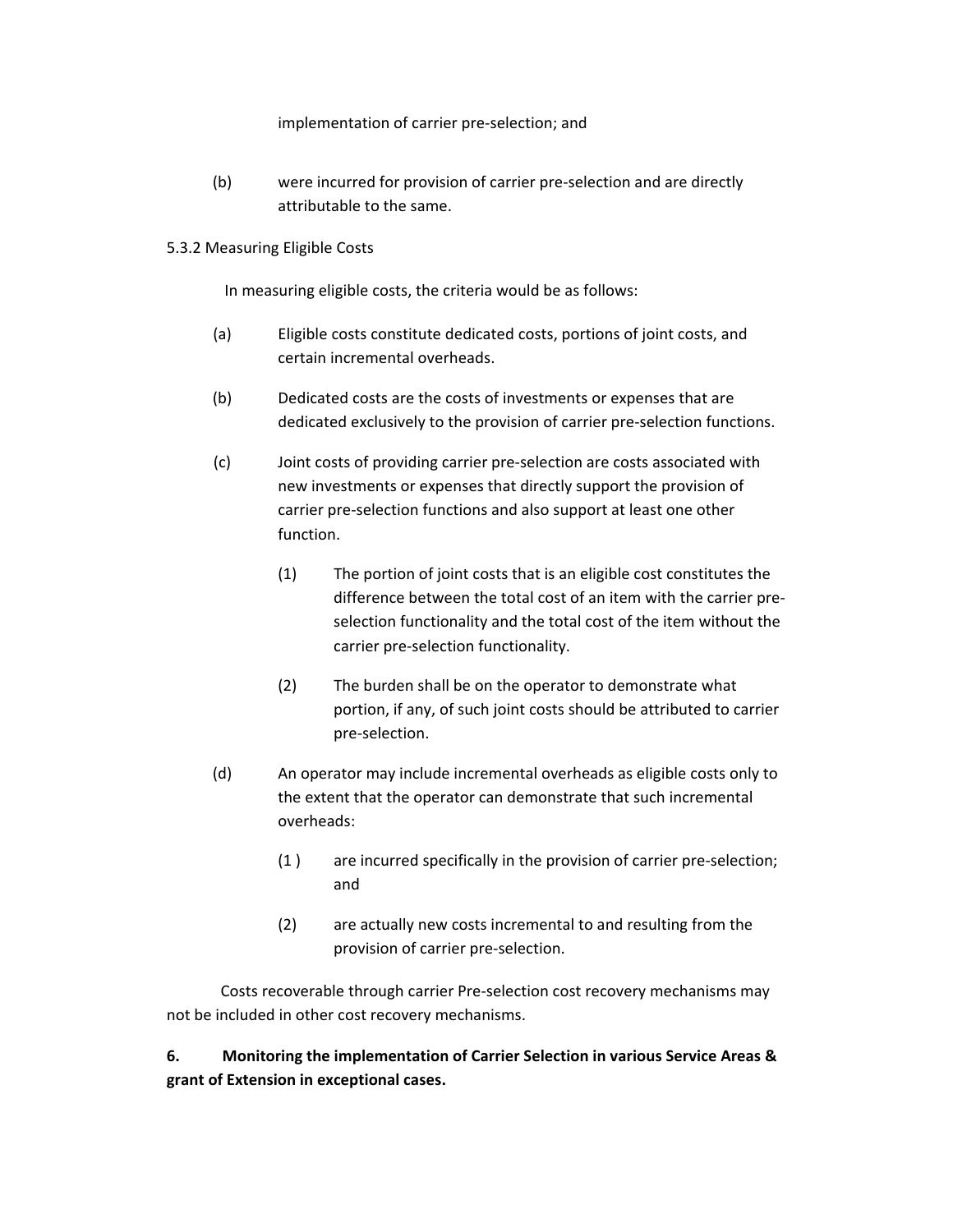6.1 The Authority does not foresee any major difficulty in adherence to the stipulated time schedules in this direction as far as it relates to cellular network and the new technology switching systems in the Basic Service Network including that of the incumbent (BSOs), as most of these switching systems are state of the art, and are already in operation in Europe and North America, where Carrier Selection has been implemented about a decade back. Therefore, the vendors are expected to have ready made software patches for introduction for Carrier Selection in their switching systems obviating the need to develop new software for our country. However, there my be some analogue switching systems as well as older generation digital switching system in respect of which, there may be genuine difficulty in implementation of Carrier Selection within the time schedules stipulated herein. In these exceptional cases, there may be need to grant extra time periods on the merits of each case.

6.2 It would be necessary to closely monitor the progress of implementation of Carrier Selection in a large number of service areas. Since Carrier Selection has to be implemented in local exchanges (LEs) in case of BSOs, and Mobile Switching Centres (MSCs) in case of CMSOs, it will be impractical to monitor the progress of implementation of Carrier Selection from a central place like Delhi because the number of local exchanges is in tens of thousand, and that of MSCs about a hundred. During the public consultations on interconnection, it was suggested by a number of stake holders that implementation of interconnection and its monitoring should be done at the Telecom Circle level, which is also the service area for BSOs /CMSOs in majority of the cases. The Authority intends to form a Carrier Selection implementation committee whenever required for each Circle. However, till formation of such committee at Circle level, the initial monitoring for the 18 LDCAs where the new entrant has established a POP is being entrusted to the High Level Technical Committee functioning under the aegis of TRAI in Delhi.

6.3. All cases of extension of time limits stipulated in this direction will be examined by the Circle level coordination committee and will thereafter be forwarded to the High Level Technical Committee working under TRAI, which in turn will examine each case on its merit and provide the Authority with it`s reasoned recommendations for a suitable extension or otherwise. The same modus operandi will be followed in regard to the assessment of cost for setting up Carrier Selection in the networks of the Access Providers in the Circles. The Authority will issue a determination in respect of the cost and its recovery taking into account the recommendations of the High Level Technical Committee in this regard. The Authority may wherever it considers necessary, issue an interim determination on recovery of costs if in its view the final determination is likely to be delayed.

### **7. Polling and Subscriber Education.**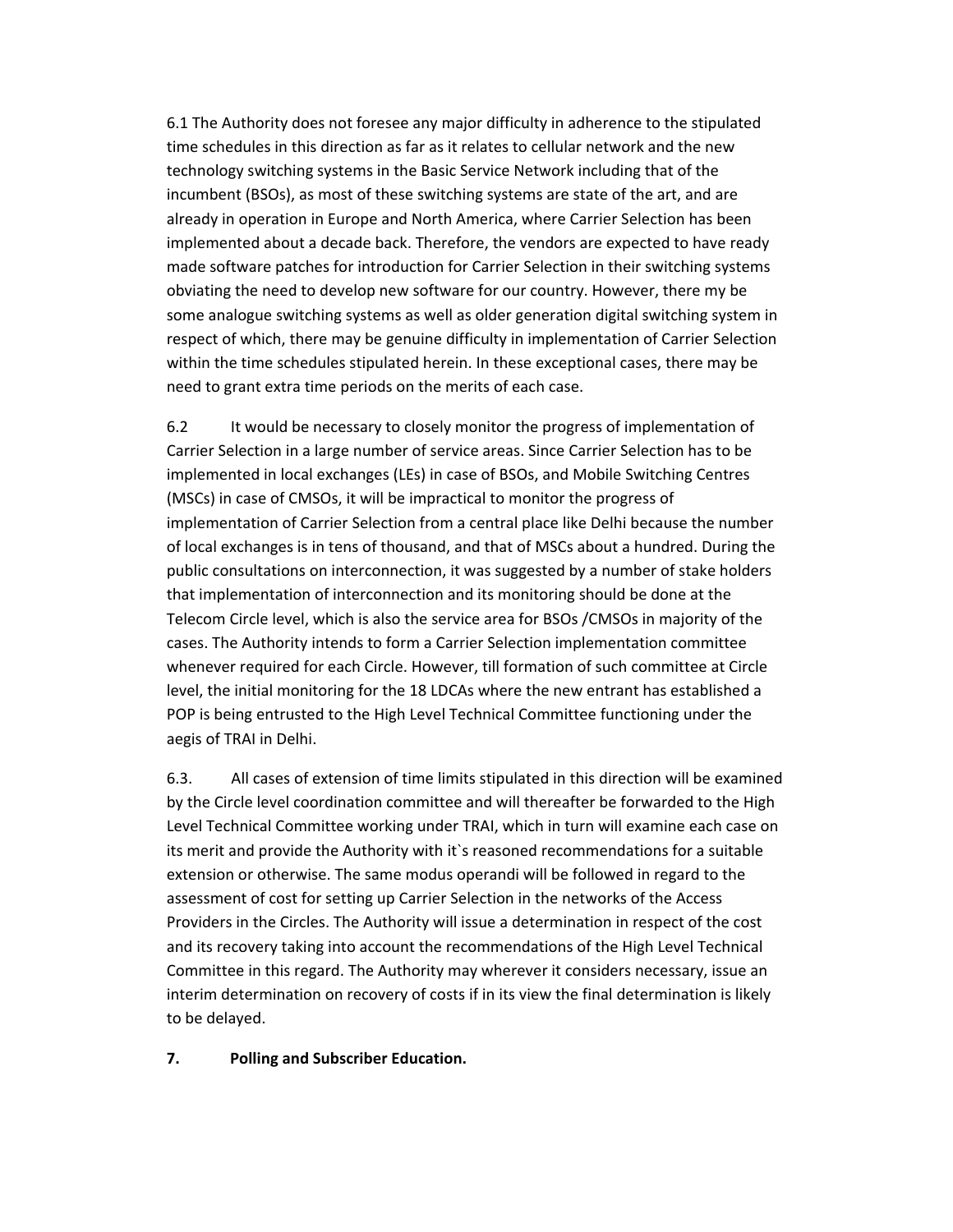7.1 Polling is a process undertaken by the Access Providers to ascertain the choice of each subscriber, in regard to his pre‐selected long distance carrier in a fair and objective manner. Thus polling is an essential pre‐requisite for the introduction of Pre‐ selection facility in an exchange. The operators concerned shall therefore take urgent steps for customer education and also give adequate publicity to the polling, so that the customers are fully aware about the choice of long distance carrier available to them. The polling process should be completed by them as soon as possible, but not exceeding two months after receipt of request for setting up of Carrier Pre‐selection (CPS) from the NLD /ILD operator in a service area. This period is part of the stipulated time period for implementation of Carrier Selection.

7.2. The publicity and customer education should also give details about the new dialing procedure particularly relating to the Call by Call selection. The subscriber should be made fully aware that after the expiry of the stipulated time periods in this direction, if he does not either pre‐select his long distance carrier (NLD /ILD) or dials his long distance call without prefixing the Carrier Access Codes for each call, his call will be routed to a recorded announcement and that there will be no default carrier for such calls. The operators are directed to publish Carrier Selection consumer guidelines giving full details of the dialing procedure applicable to various types of calls and the benefits that the consumers will derive from the newly introduced Carrier Selection procedure. A detailed note on polling for Pre‐selection is placed at Annex IV.

(Dr. H.V. SINGH)

Secretary cum Principal

Advisor

To

All Service Providers

**Annex ‐ I**

# **Table summarising the Time‐periods stipulated in the Direction**

# **(1) National Long Distance Calls**

| Type of                 | <b>Call by Call</b>         | <b>Carrier Pre-</b> | <b>Service Areas to be</b> | <b>Routing to</b> |
|-------------------------|-----------------------------|---------------------|----------------------------|-------------------|
| <b>Access</b>           | <b>Carrier</b>              | Selection:Outer     | <b>Icovered</b>            | announcement      |
| <b>Provider</b>         | Selection: Outer Time Limit |                     |                            | machine at the    |
|                         | <b>Time Limit</b>           |                     |                            | lend of           |
|                         |                             |                     |                            |                   |
| <b>CMSO<sub>s</sub></b> | 3 months                    | 6 months            | In service areas where     | <b>6</b> months   |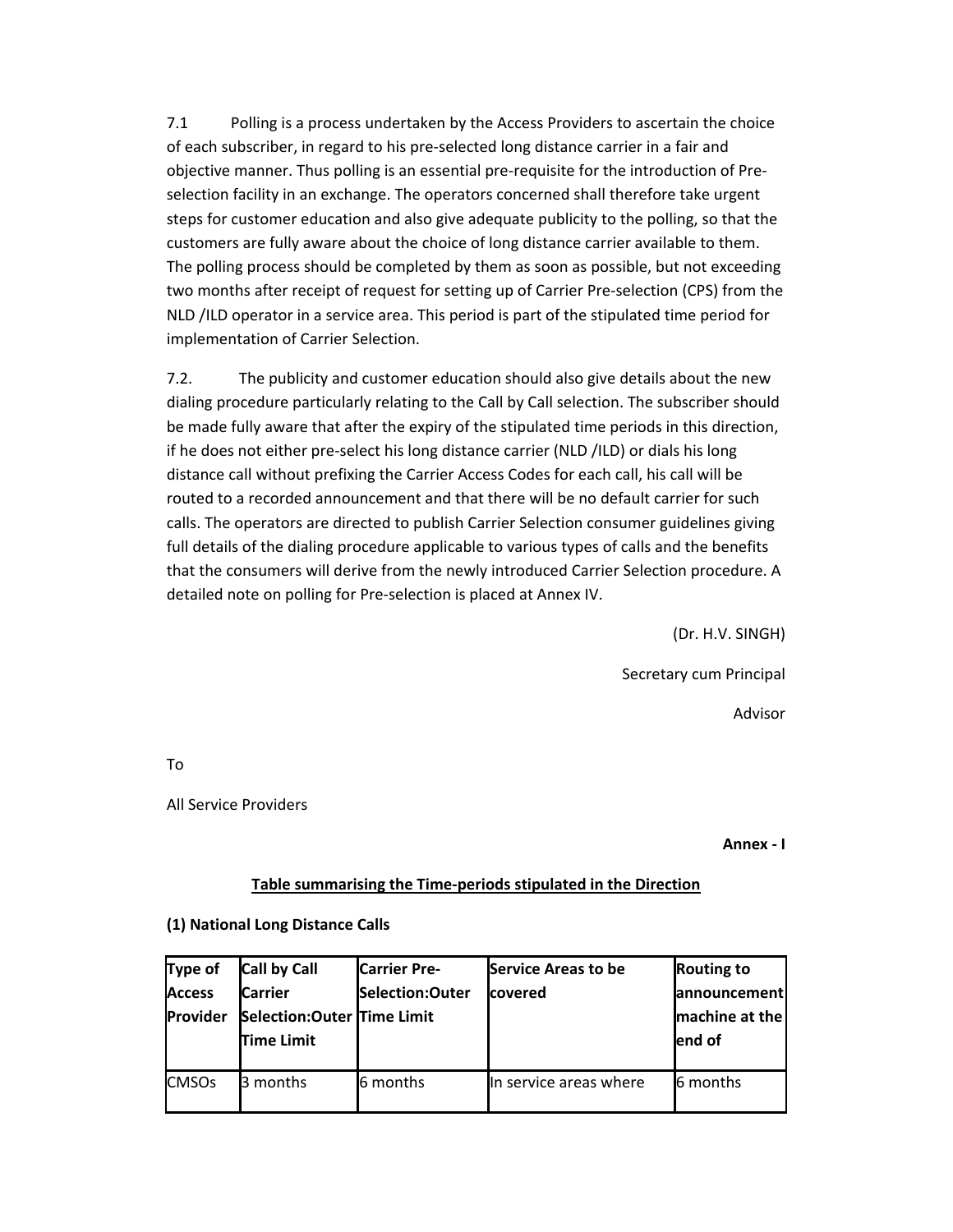|             |                                                      |                                                             | POPs have been<br>established by new<br><b>NLDOs</b>                                                                 |                                   |
|-------------|------------------------------------------------------|-------------------------------------------------------------|----------------------------------------------------------------------------------------------------------------------|-----------------------------------|
| <b>BSOs</b> | 3 months                                             | 9 months                                                    | In stations where POPs<br>have been established by<br>new NLDOs                                                      | 9 months                          |
|             | Within 3<br>months of the<br>establishment<br>of POP | Within 9 months<br>of the<br>establishment of<br><b>POP</b> | In the remaining stations<br>lin which new NLDOs<br>establish POPs as per<br>rollout plan shared with<br><b>BSOs</b> | Within 9<br>months of<br>rollout. |

# **(2) International Long Distance Calls**

| <b>CMSO<sub>S</sub></b> | 6 months  | 6 months  | In service areas where<br>new ILDOs can pick up ILD<br>traffic directly from<br>CMSOs or POPs of NLDOs | 6 months  |
|-------------------------|-----------|-----------|--------------------------------------------------------------------------------------------------------|-----------|
| <b>BSOs</b>             | 18 months | 18 months | At stations where Carrier<br>Pre-selection has already<br>been implemented for<br><b>NLD</b> calls     | 18 months |
|                         | 18 months | 18 months | For other stations as per<br>rollout plan shared with<br><b>BSOs</b>                                   | 18 months |

### **Annex ‐ II**

# **FUNCTIONAL SPECIFICATION OF CARRIER SELECTION**

# **1. Call by Call Carrier Selection.**

1.1. Call by Call Carrier Selection facility shall be provided to all subscribers of CMSOs /BSOs including pay phone lines and also to pre‐paid card customers. However, Call by Call Carrier Selection shall not be provided to operator‐assisted calls, including transfer /reverse charge calls.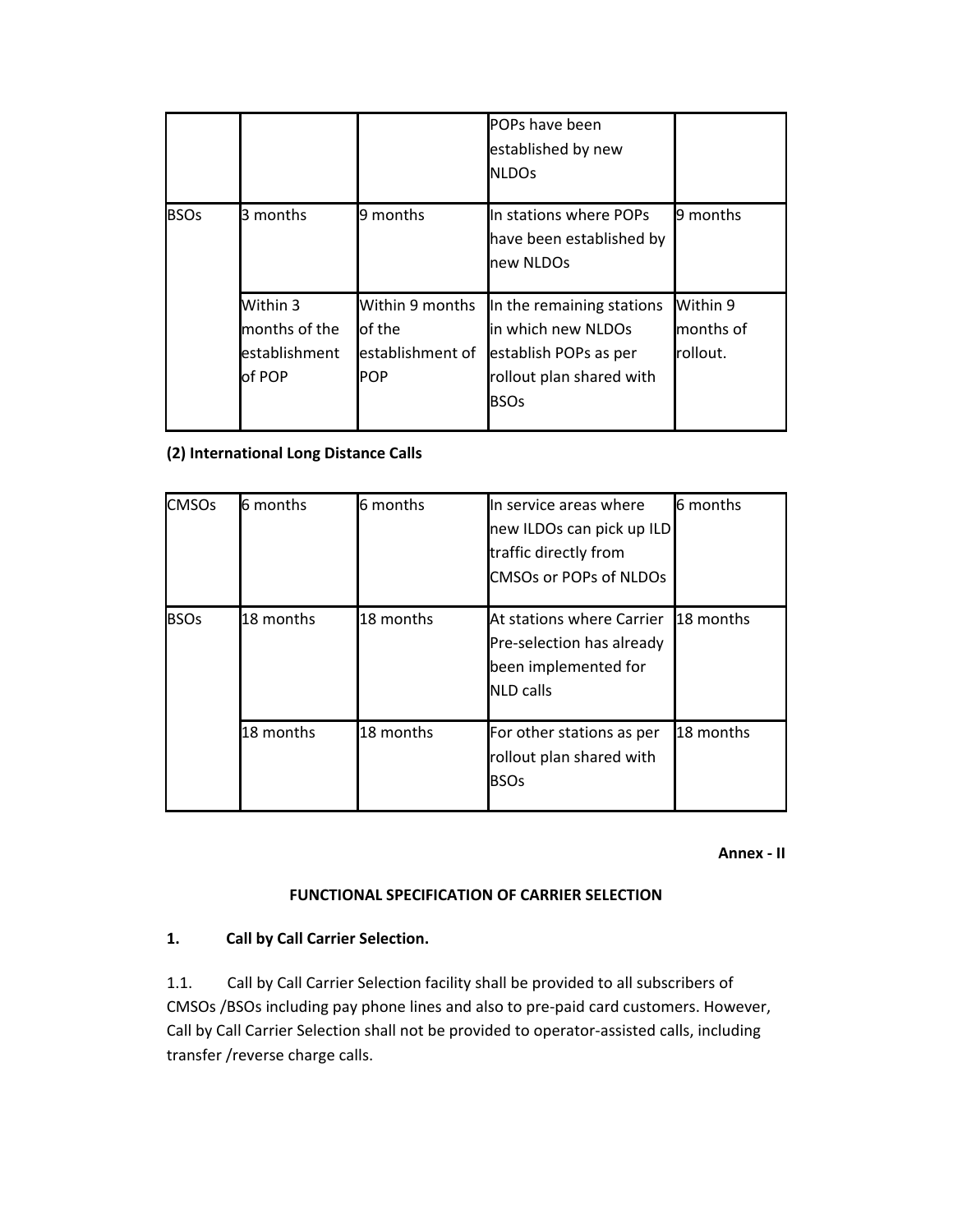1.2. Adequate storage capacity will be provided in the switching nodes of both Cellular Mobile /Basic service operator`s networks to store additional four digits (CAC) dialed by the subscribers. Adequate depth of digit analysis capabilities will be provided in switching nodes for proper routing of long distance calls to the POP of the long distance operator based on the analysis of CAC and long distance trunk prefix (0 / 00) dialed by the subscriber.

# **2. Carrier Pre‐selection (CPS)**

2.1. CPS facility shall be provided to all cellular subscriber including pre‐paid card subscribers of CMSOs. CPS shall be available only in the service area of a CMSO. It will not be available to roaming subscribers visiting another service area.

2.2. The applicable CACs of pre‐selected carriers shall be stored in the subscriber`s database. Pre analysis of initial 3 / 4 digits and the calling line category shall indicate to the call processing program that it is a pre‐selected long distance call, accordingly the CAC (four digits) will be read from the subscriber data memory area and inserted after `0` or `00` i.e, trunk prefix by the call processing program. Subsequent processing of the call will be identical to what is applicable in case of Call by Call selection.

2.3. Pre‐para provides a conceptual view of processing required to be done in a typical local exchange /MSC and is based on discussions in the High Level Technical Committee. The operators are free to implement the CPS facility in their switching nodes in the manner they like. However, the switching nodes should be treated like a black-box and the CPS modification should not necessitate changes to the standard signaling systems (CCS7 / MFC), specified by TEC, for the Indian Telecom Network.

**Annex ‐ III**

# **Methodology for recovery of costs incurred by Access Providers in setting up of Carrier Pre‐Selection : Best International Practice**

# **United Kingdom (UK)**

- In the UK, significant costs had to be incurred in upgrading older generation switching systems like AXE‐10 (earlier version), TXE‐4 / UHD‐5 etc.
- BT`s `System set‐up` costs include costs of upgrading BT`s switches to be recovered through a pence‐per‐minute surcharge on BT`s wholesale call origination charges. This will be for a duration of 5 years. The surcharge applies to all calls carried on BT`s network that are capable of being pre‐selected even if the call is not actually carried by a pre‐selected operator. This decision was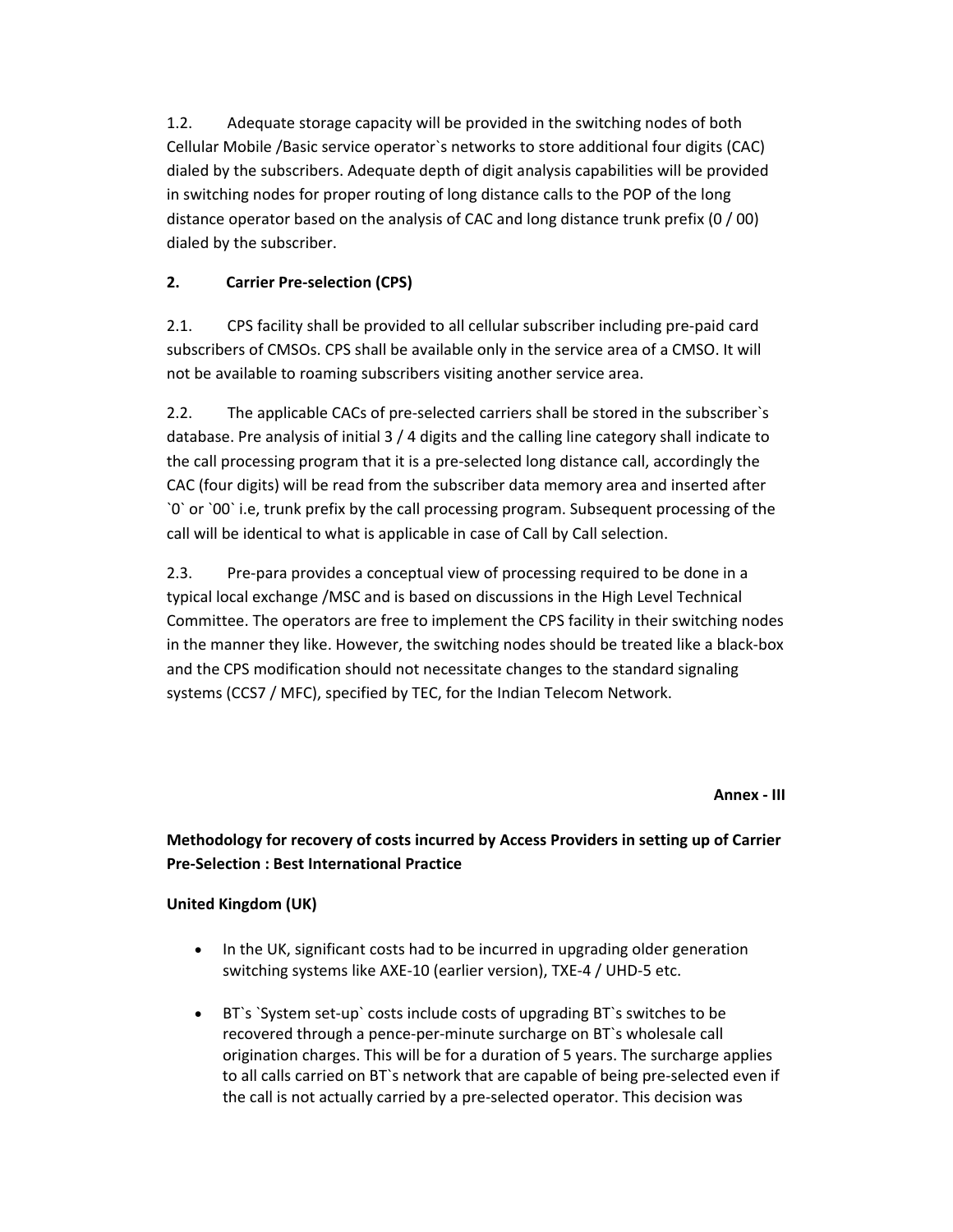taken since the OFTEL`s economic analysis showed that all customers originating calls on BT`s network would benefit from the increased competition created by CPS, even if the customer does not actually use CPS.

• In the UK, all operators pay an initial `per operator` charge of about Pound Sterling 23,000 to cover BT`s data amendment and forecast handling costs. This charge applies to all the operators even if they enter at a later date. It is presumed that after 5 years, BT`s cost recovery should be complete and no operator has to pay this surcharge.

### **Ireland**

### **Cost** *Allocation*

Three broad cost categories associated with the provision of CPS as below are identified: ‐

- a) General system provisioning costs: These are once-off costs mainly incurred by the incumbent operator in modifying network and support systems to enable CPS. System provisioning costs are independent of operator demand.
- b) Operator‐specific enabling costs: These are the costs of enabling CPS for any individual operator, including the setting up of commercial arrangements for the electronic transfer of customer orders.
- c) Per‐line enabling costs: These are the mainly administrative costs of implementing CPS for individual customer lines.

# **Allocating Per‐Line and Operator‐Specific Enabling costs**

 Six guiding principles for cost apportionment were used to determine the Regulator`s initial proposals for apportioning the three costs.

- 1. Cost causation: the party responsible for causing costs should help to bear the costs.
- 2. Distribution of benefits: the party(ies) benefiting from the process should help to bear the costs.
- 3. Effective competition: the cost allocation mechanism should inherently encourage competition.
- 4. Cost minimisation: the cost allocation mechanism should encourage operators to minimise costs and in particular to adopt technically efficient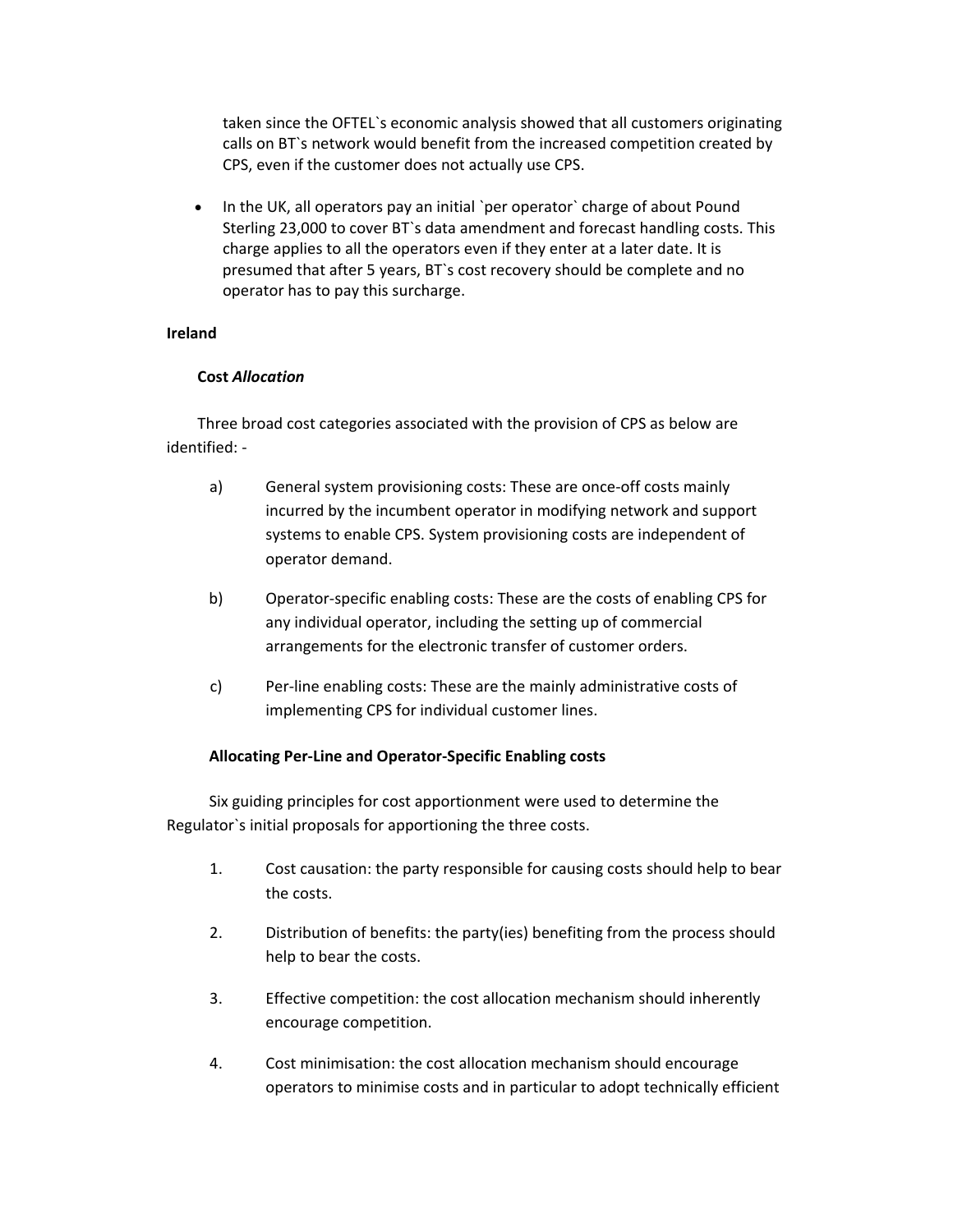solutions.

- 5. Reciprocity: Charges between operators should be equal for the same service (generally applicable to a service like number portability only, as only Incumbent is currently mandated to offer CPS).
- 6. Practicability: the allocation mechanism should be practical to implement.

# *Note: Oftel is also following the same set of guiding principles*

 Applying cost causation as the primary principle is generally sound, on the grounds that economic efficiency is enhanced by requiring parties to pay for costs, which they directly cause to be incurred.

Using these guiding principles, the Regulator proposed that per-line and operatorspecific enabling costs should be recovered from CPS operators. This ties in with the cost causation principle, which is generally straightforward to apply and normally the key factor in cost allocation.

 The Regulator further proposed that these costs should be recovered from CPS operators directly, not through conveyance charges. CPS operators are free to pass the per‐line cost on to their customer directly or to recover it in some other way.

- 1. Per-line and operator-specific enabling costs can be recovered from CPS operators directly.
- 2. The operators are free to pay the per-line enabling cost on behalf of the consumer, and recover it in some way other than by a direct charge to the consumer. This is a commercial decision for each CPS operator.
- 3. Per‐line and operator‐specific charges shall include only the costs of an efficient operator using an efficient technical solution.

# Applying the Principles to General System Provisioning Costs

 The burden of general system provisioning costs could be shared between Incumbent and the CPS operators. This was mainly justified on the basis of effective competition and distribution of benefits, given that all customers, including Incumbent, will benefit from the increased competition brought about by CPS. Arguments about practicability and cost minimisation tend to support the same conclusion.

### **Other European Countries**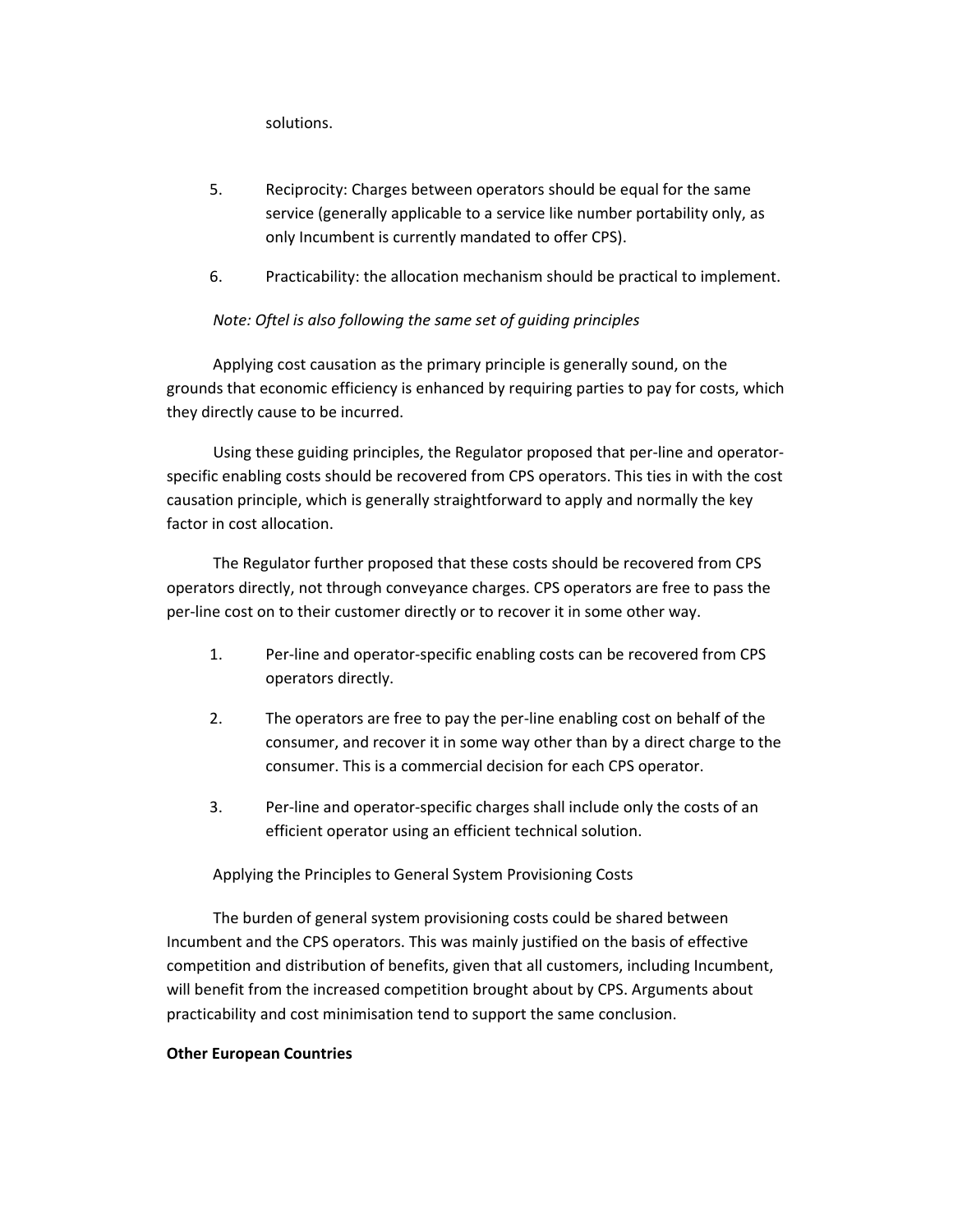In Austria and Holland, system setup costs are recovered by the Incumbent from other Carriers.

 In Germany and Norway, System setup costs are not recovered by the incumbent from other Carriers.

### **Mexico and Argentina**

 Some of the Developing Countries like Mexico and Argentina had worked out the cost for the implementation of Carrier Pre‐selection based on the number of Carrier Pre‐ selection transactions. The work was assigned to an outside consultant known to be a leading third party provider for pre‐subscription data base setup and administration plus associated services such as balloting and verification.

 A cost of £ 19,20,000 per year was worked out as processing cost based on 80,000 transactions per month at a rate of £ 2 per transaction.

### **South Africa**

The providing carrier's reasonable costs incurred in providing carrier pre-selection facilities for new subscribers and for changes to pre‐selected operators shall be categorized as System Set‐Up Costs, Per Operator Set‐Up Costs and Per Subscriber Set‐ Up Costs and shall be allocated accordingly.

 On or following 7 May 2002, each providing carrier may impose a one‐time charge upon each new subscriber and upon each subscriber making a change in its pre‐selected operator. Where a providing carrier imposes a charge pursuant to this section, such charge shall consist of the Per Subscriber Set‐Up Costs and the proportional share of the System Set‐Up Costs and Per Operator Set‐Up Costs associated with such new‐service or change in pre‐selected operator. Allocations of System Set‐Up Costs and Per Operator Set‐Up Costs shall be based upon reasonable estimates of the number of new lines and pre‐selected operator changes expected by the providing carrier.

 In respect of any individual item of cost under this section, the Authority may determine into which category of cost it falls, and if it considers that any such item of cost cannot be reasonably categorized as System Set‐Up Costs, Per Operator Set‐Up Costs or Per Subscriber Set‐Up Costs, the Authority may determine .whether and to what extent the providing carrier may reasonably recover such costs. The Authority may determine whether a providing carrier`s estimates of new subscribers and pre‐selected operator changes are reasonable and may substitute its own values where it determines that such estimates are unreasonable.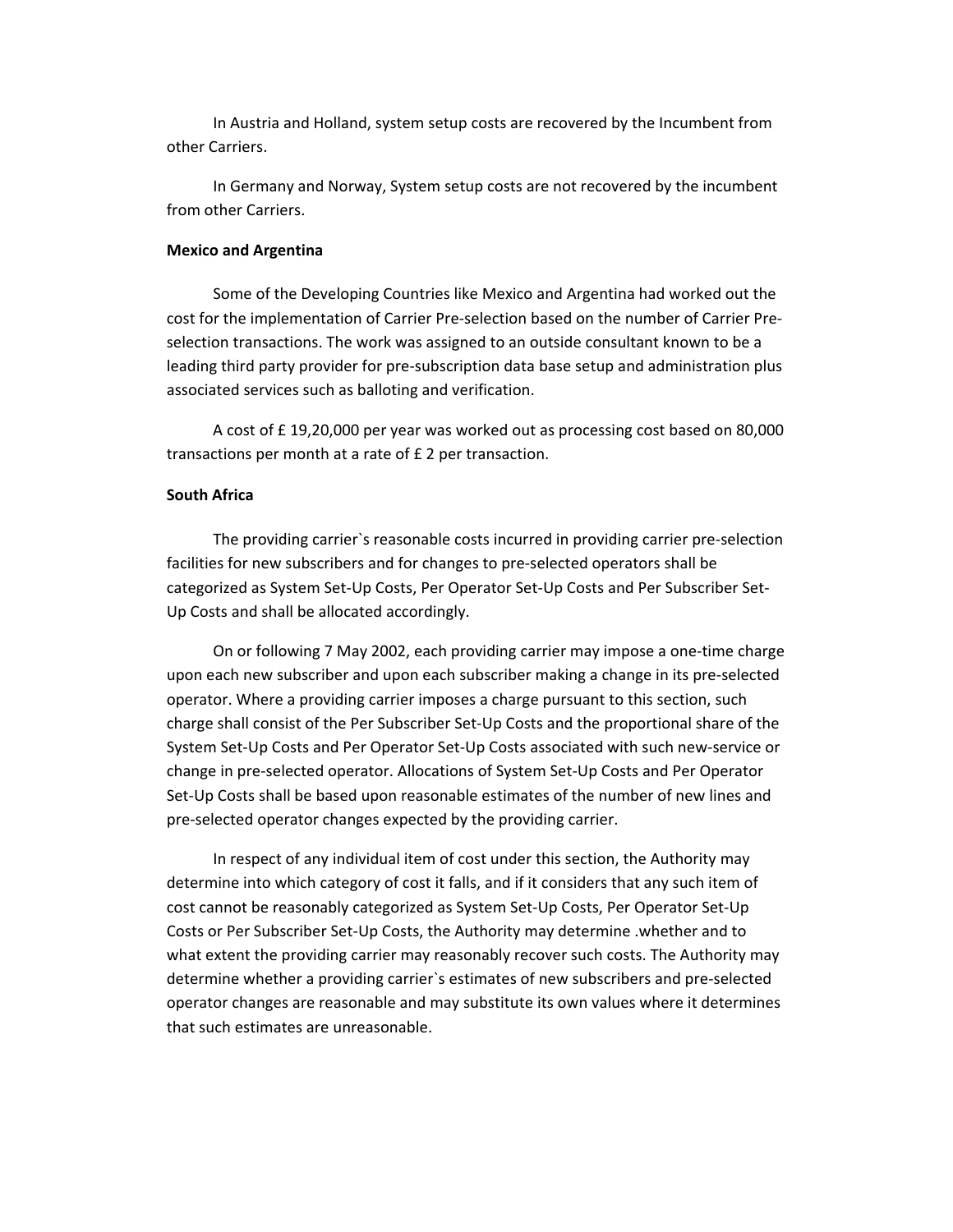Any eligible costs recoverable through carrier pre‐selection cost recovery mechanisms shall not result in any burden, as determined by the Authority, to the implementation of carrier pre‐selection. Should such recoverable eligible costs result in a burden to the implementation of carrier pre‐selection, the Authority may determine by notice in the Gazette that such costs are not recoverable and are to be borne by the operator incurring such costs.

**Annex ‐ IV**

### **POLLING AND SUBSCRIBER EDUCATION**

### **General**

Polling is a term used to indicate the process of ascertaining the choice of every subscriber in relation to his preferred carrier for long distance calls. Polling is an essential pre‐requisite to Pre‐selection. However, proper publicity and customer education have to be carried out prior to Polling. For polling to be successfully carried out, the following actions have to be taken:

- Proper publicity and customer education
- Definition of the polling process.
- Prescription of procedures for change of choice and post-Pre-selection default traffic

### **Subscriber Education**

Publicity and subscriber education can be grouped into two categories, those relating to the polling process, description of Pre‐selection and Call by Call selection processes and announcements, and those relating to use of specific Call by Call selection codes, change of choice, rates etc.

The former has to be done by the entity carrying out the polling process. The latter is a matter purely relating to competition and can be left to the respective carriers.

### **Definition of the Polling Process**

The polling process may be as follows:

- Publicity regarding the choices available to customers and the manner in which such choices are required to be exercised.
- Individual letters to every subscriber enclosing explanatory material and forms for registering choice within a specified time.
- Telephone calls to all subscribers who have not responded in time, indicating